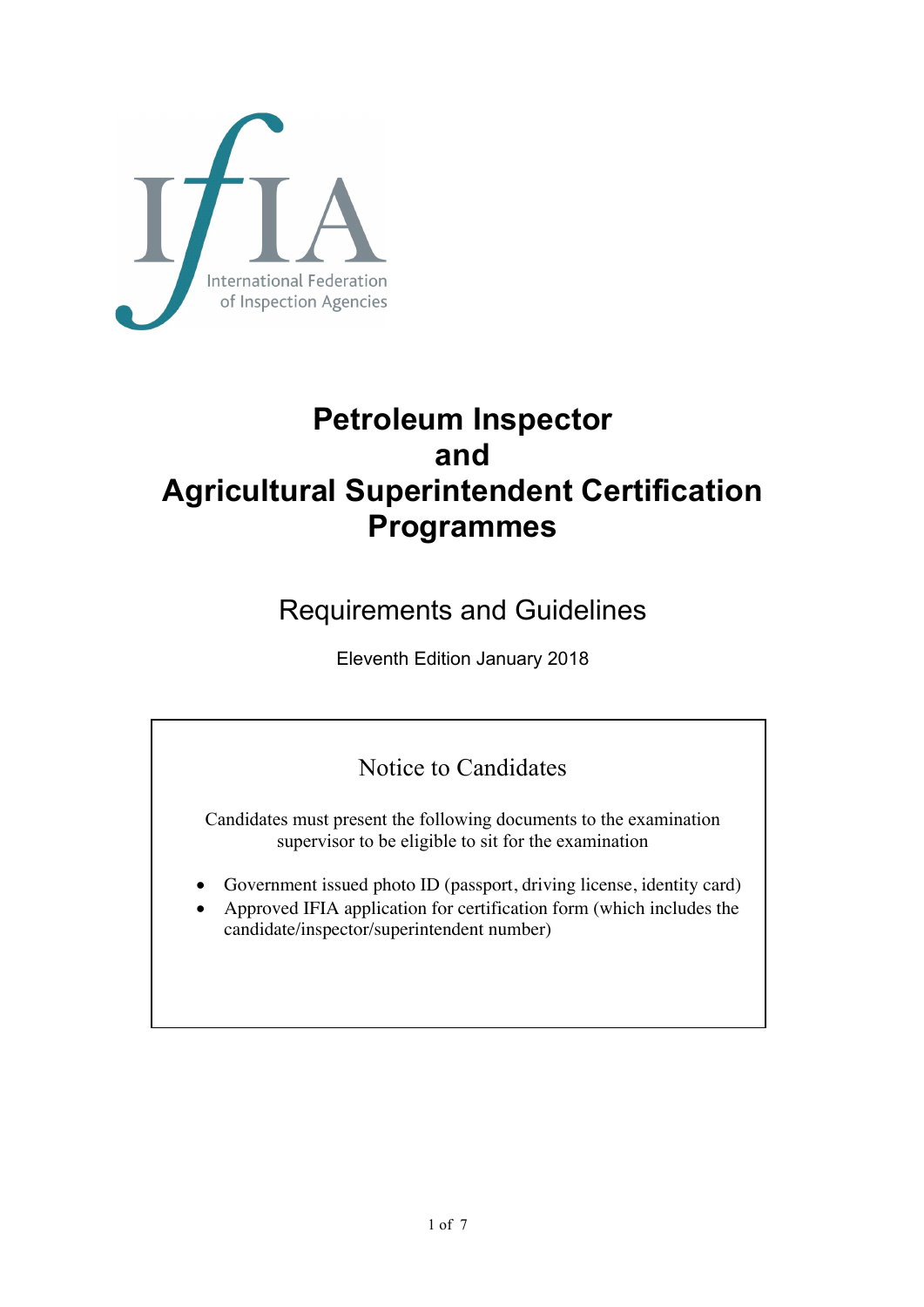## **Introduction**

The IFIA Certification Programmes provide uniform evaluation of the academic and field performance levels of petroleum inspectors and agricultural superintendents by means of independently monitored examinations and confirmation of experience by the employer.

The Programmes are international and IFIA provides opportunities for certification worldwide. The Programmes are open to IFIA members and to non-member organisations who may register to submit candidates.

Details of the Programmes and all relevant documentation can be found at www.ifiafederation.org.

It remains the responsibility of the employer to ensure that Petroleum Inspectors and Agricultural Superintendents are appropriately trained and qualified in accordance with local standards and requirements to carry out their particular duties.

#### **Management**

The Petroleum Inspector Certification Programme is managed by the IFIA Petroleum and Petrochemical Committee, as directed by the IFIA Council.

The Agricultural Superintendent Certification Programme is managed by the IFIA Agricultural and Vegetable Oils Committee, also as directed by the IFIA Council.

#### **Applicability**

Certification will be granted to anyone who meets the requirements for certification, as determined by the relevant committee. Certification will also be subject to the payment of all fees.

#### **Requirements for certification**

- A) The candidate must be working for an independent inspection organisation, must have a minimum of 6 months' inspection experience and must also be working as an inspector or superintendent.
- B) The candidate's employer must attest that all the requirements and training tasks noted in the relevant IFIA Training Requirements List have been completed and are fully documented in the employer's internal training records. This confirms that the candidate has received training in a range of safety and field skills.

#### **Note:**

IFIA will request copies of internal training records for all first-time candidates from non-IFIA members and on a random basis for IFIA Members. These records must show that each of the training tasks has been completed with each task signed and dated.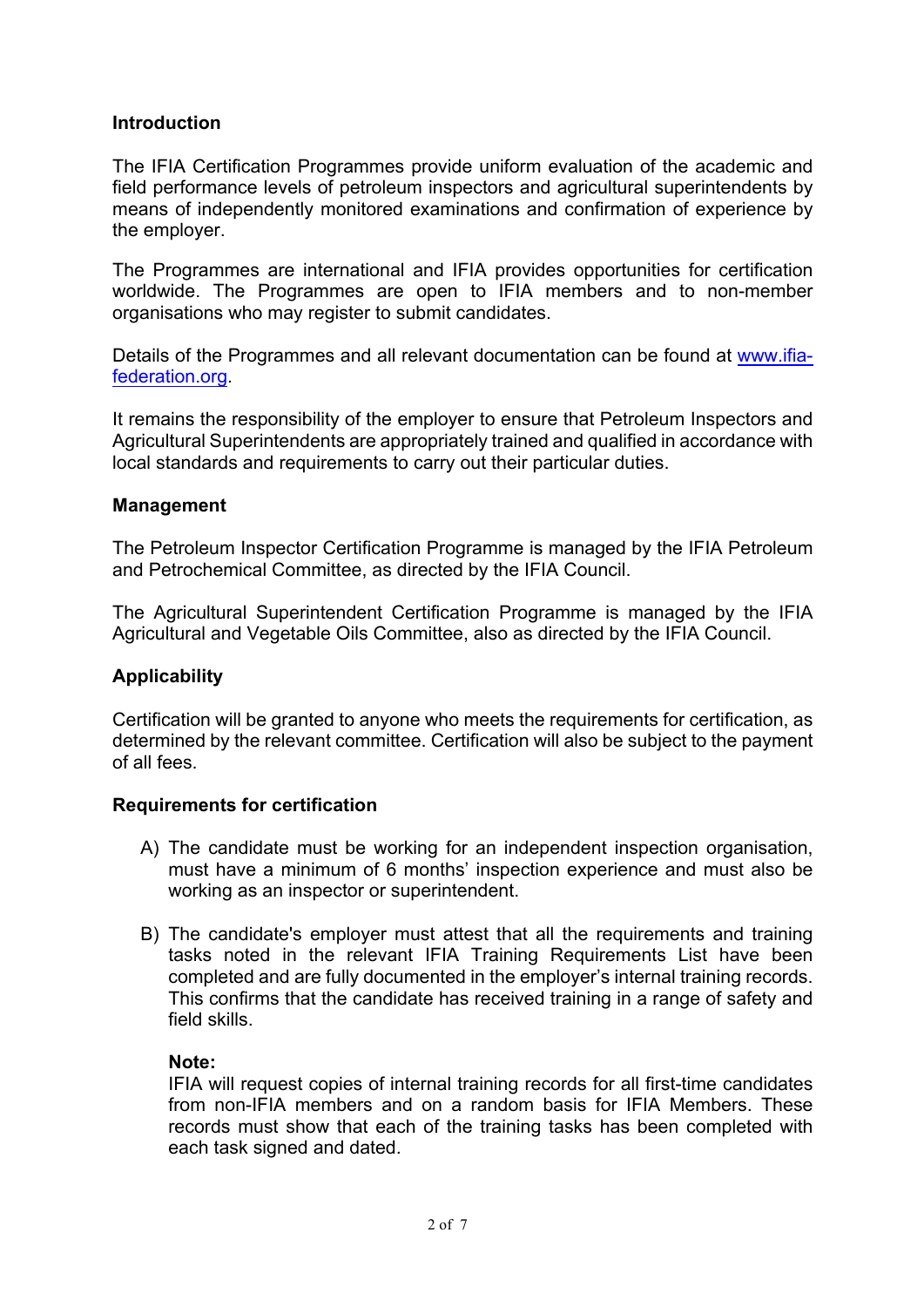- C) The candidate must take and pass a qualifying examination composed and administered by IFIA. The minimum pass score is 75%.
- D) For Petroleum Inspectors only, the candidate's employer must attest that the inspector has undergone a field audit within the 18 months before the application date and must provide the date and location on the Application for Certification form.

#### **Note:**

IFIA will request copies of the Audit Summary for all candidates from non-IFIA members and on a random basis for IFIA Members.

## **Examination implementation**

Examinations are 1 hour 45 minutes in length and are held according to a published schedule.

IFIA will arrange or provide:

On-line registration of candidates Information and documentation necessary to enable examination appointment to be made An on-line examination at an examination centre Grading of the examination and notification of results Certificates for successful candidates

Examinations are hosted by PearsonVUE using their international network of test centres. Following registration of candidates with IFIA, the Branch Contact is responsible for making appointments directly with PearsonVUE.

An examination schedule is published on the IFIA website at www.ifia-federation.org.

For all regions **except** the US, US Territories and Canada, examinations are scheduled to take place twice each year. Examinations must be taken during the examination period shown for each region on the examination schedule on the IFIA website. Examinations in the United States and Canada may be taken at any time.

Candidates who fail the examination must wait a minimum of one month to retake the examination.

## **Test questions**

Each examination will consist of 100 questions selected at random from a database of more than 400 questions. The Petroleum Inspector Certification examination is available in English, French, Portuguese, Russian and Spanish. The Agricultural Superintendent Certification examination is available in English. Copies of the all sets of test questions are available for download from the IFIA website.

The test question sets are maintained and reviewed by the relevant IFIA committee.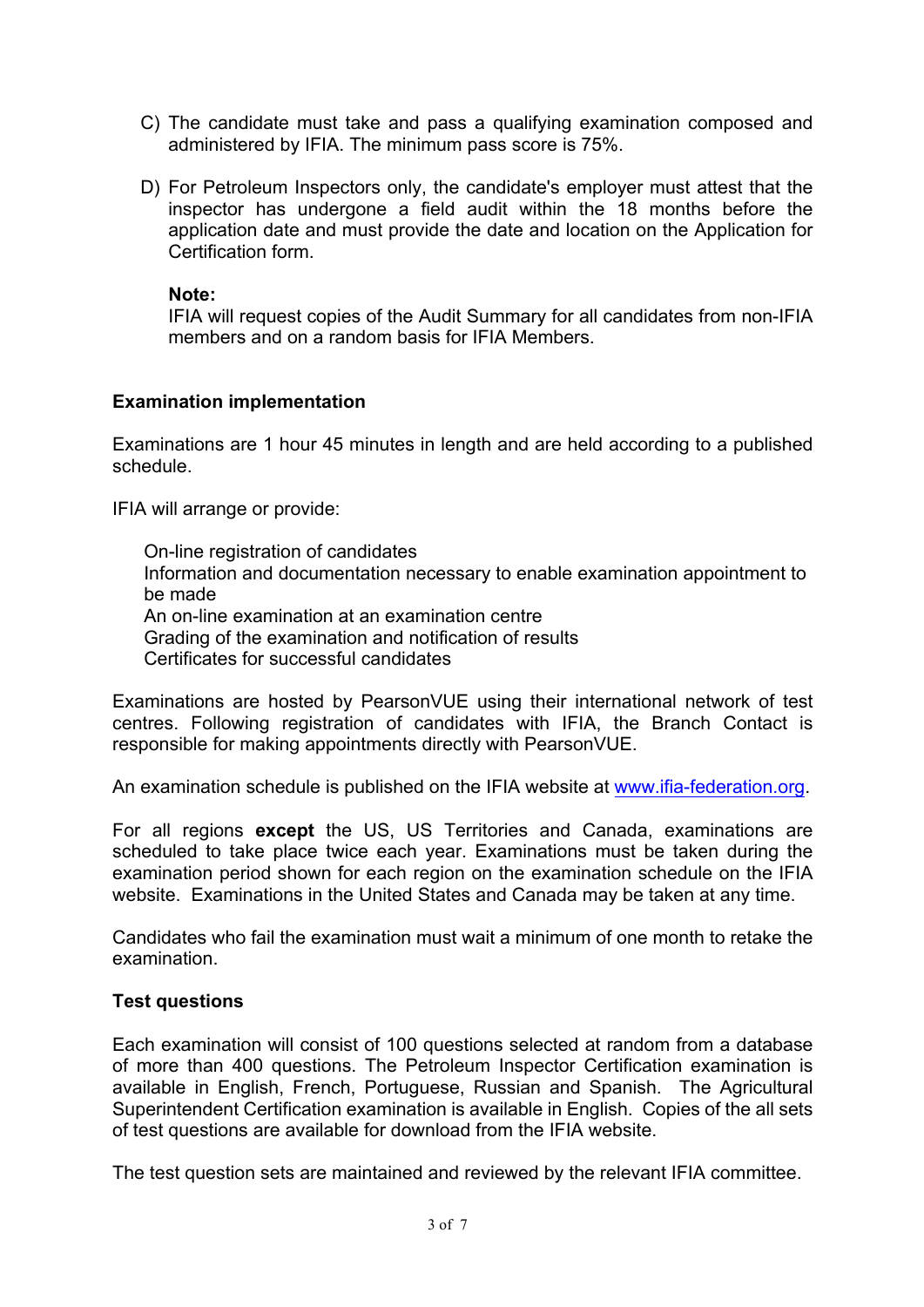## **Certification period**

Certificates are valid for a period of five years.

#### **Recertification**

Recertification involves retaking the examination and achieving a pass grade as defined above.

For Petroleum Inspectors confirmation of a recent field audit will also be required.

#### **Programme review**

The IFIA Petroleum and Agricultural and Vegetable Oils Committees review the Programmes periodically to ensure that they remain current and appropriate. IFIA member companies are invited to make suggestions for changes or improvements to the Programmes at any time through their IFIA representative. Interested parties who are not IFIA Members should contact IFIA at exams@ifia-federation.org with any comments about the Programmes.

#### **Application process - IFIA members**

Member companies are required to identify a Branch Contact for individual offices or regions to act as the IFIA contact for all issues relating to examinations.

The Branch Contact can register candidates up to the start of the examination period by completing an on-line application for certification form for each candidate. Once processed, an inspector/superintendent/candidate number will be issued to each candidate (this is a unique identifying number for each inspector/superintedent which will be used for all future examinations) and the approved application for certification form returned to the Branch Contact. Approval of the Application for Certification form qualifies the candidate for examination.

It is not possible to make late registrations, or to cancel an approved application. However, it is possible to register a substitute candidate up to the start of the examination period by contacting the IFIA at  $exams@ifia-federation.org$ . This applies outside the US and Canada only; it is not possible to nominate substitute candidates in the US and Canada.

In order to ensure that all candidates have completed the required training, etc. training records and/or audit summaries may be requested for review.

For Petroleum Inspectors, an Audit Summary will be requested for every  $50<sup>th</sup>$ candidate, with training records also being required for candidates who are taking the examination for the first time.

For Agricultural Superintendents, training records will be requested for every  $50<sup>th</sup>$  new candidate put forward for examination.

Any company which fails to provide adequate training records or audit summaries will be referred to the relevant IFIA committee.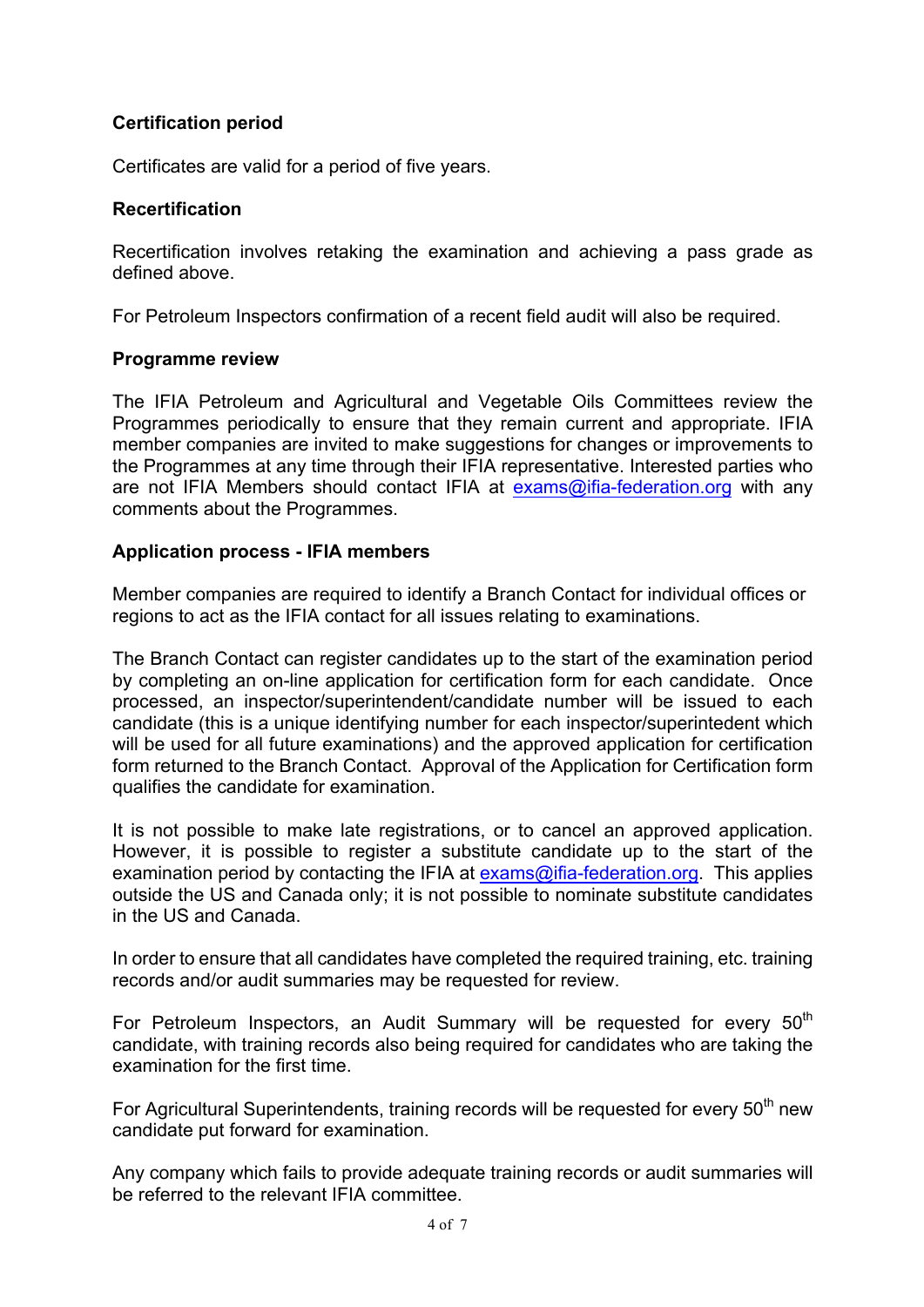## **Registration process – non IFIA members**

Companies which are not IFIA members must register with IFIA in order to put forward candidates for examination. Detailed information on requirements are provided on the IFIA website. Companies must be independent inspection organisations.

Companies must complete a registration form and provide the following information:

- Company registration details
- Brief description of commercial activities, demonstrating provision of independent inspection services
- References from three companies to which independent inspection services have been provided
- Names and contact details of company safety and training officers

An application fee will be charged on receipt of the completed registration form and supporting documents. This fee must be paid before the registration application can be considered. Payment of the application fee does not imply or guarantee that an application for registration will be successful.

Non IFIA member companies which provide this information and satisfy the requirements noted above will be registered with IFIA and will be permitted to submit candidates for examination and certification. Registration will be subject to renewal after 5 years.

Companies which are unable to provide this information will not be permitted to submit candidates for examination.

All information supplied will be treated in the strictest confidence.

#### **Application process – non IFIA members**

Companies which have completed the registration process can register candidates during the appropriate application period for their country by contacting IFIA at exams@ifia-federation.org, completing an on-line Application for Certification form for each candidate, and providing a copy of the candidate's training record for all candidates taking the examination for the first time, showing that they have completed all the tasks on the relevant Training Requirements List.

Field Audit Summary sheets are also required for all Petroleum candidates.

It is not possible to make late bookings.

As with member companies, non-member companies are required to identify a Branch Contact for individual offices or regions to act as the IFIA contact for all issues relating to examinations.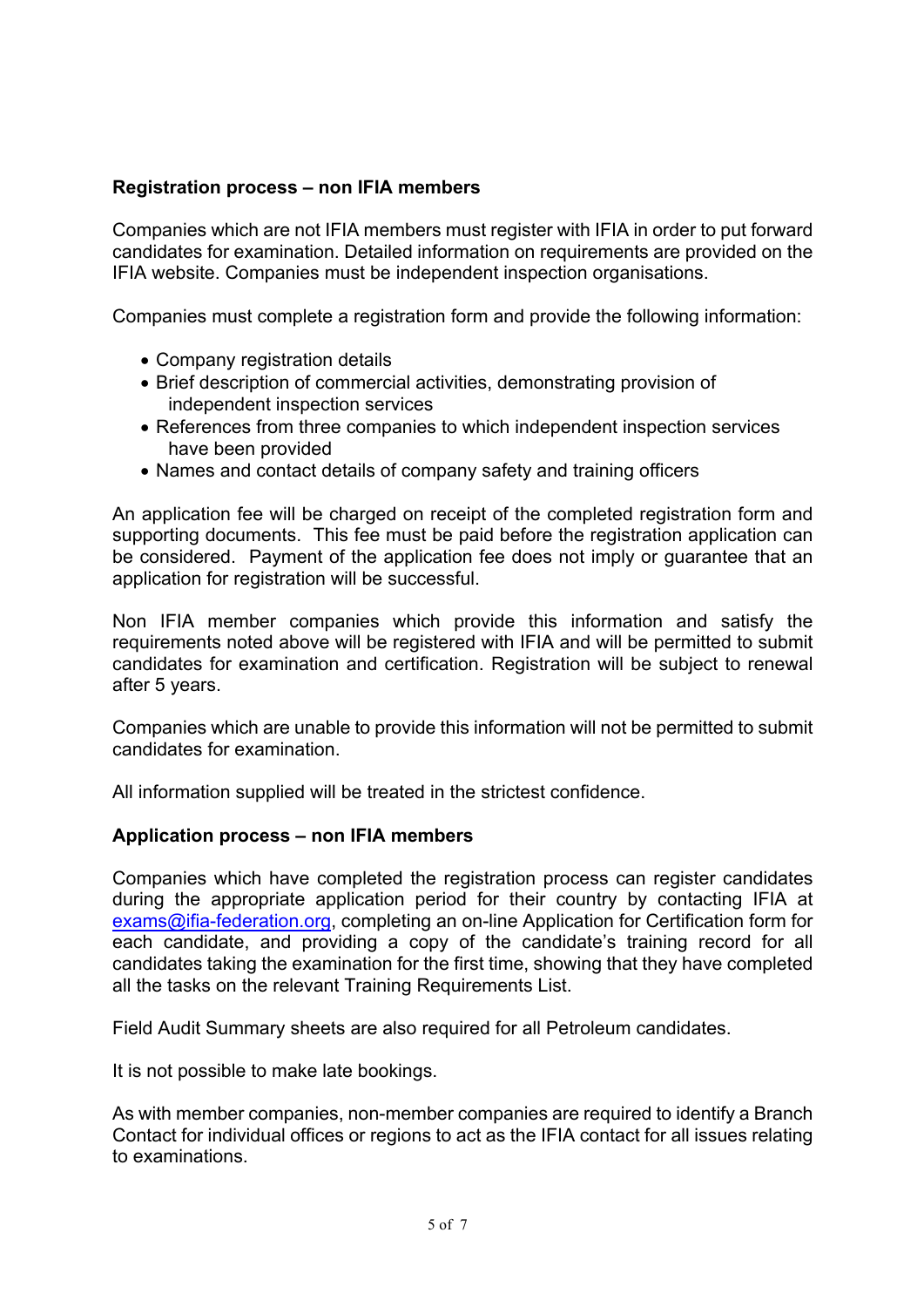Non-IFIA member companies are required to pay examination fees in full before any applications are approved. Non-IFIA member companies are therefore advised to make early applications in order to allow adequate time for payment to be made before the start of the examination period.

Substitute candidates may be registered up to the start of the examination period by contacting IFIA at exams@ifia-federation.org. An Application for Certification form must be completed for each substitute candidate and training records/field audit documents must also be submitted as detailed above.

## **Examination arrangements**

It is the responsibility of the Branch Contact to ensure that examination appointments are made for all approved candidates, and that the candidate attends the examination appointment.

Candidates must take with them on the day of the examination:

- Government issued photo ID (valid passport, driving license, identity card)
- Approved IFIA application for certification form (which includes the candidate/inspector/superintendent number)

Candidates who attend without the required documentation will be refused entry to the examination.

Detailed information on making and rescheduling examination appointments can be found in the relevant Examination Guides available to download from the IFIA website.

## **Examination results and certificates**

Examination results and links to download certificates for successul candidates are sent by email to the Branch Contact in the month following the examination period. The results emails contain links for downloading certificates (.pdf files). These links are open for one month only and it is the responsibility of the Branch Contact to download the certificates, to pass these to the candidates and to maintain copies appropriate records and copies of certificates.

Branch contacts are requested to contact exams@ifia-federation.org promptly if they have any questions regarding the examination results received.

IFIA does not issue hard copy certificates.

#### **Invoicing**

Companies will be invoiced for all candidates who have been approved for examination by IFIA and issued with an approved application for certification form.

IFIA members will be invoiced in the month following the relevant examination period. Non-IFIA members will be invoiced when application for certification forms and training records (and Audit Summaries for Petroleum Inspectors) are submitted to IFIA.